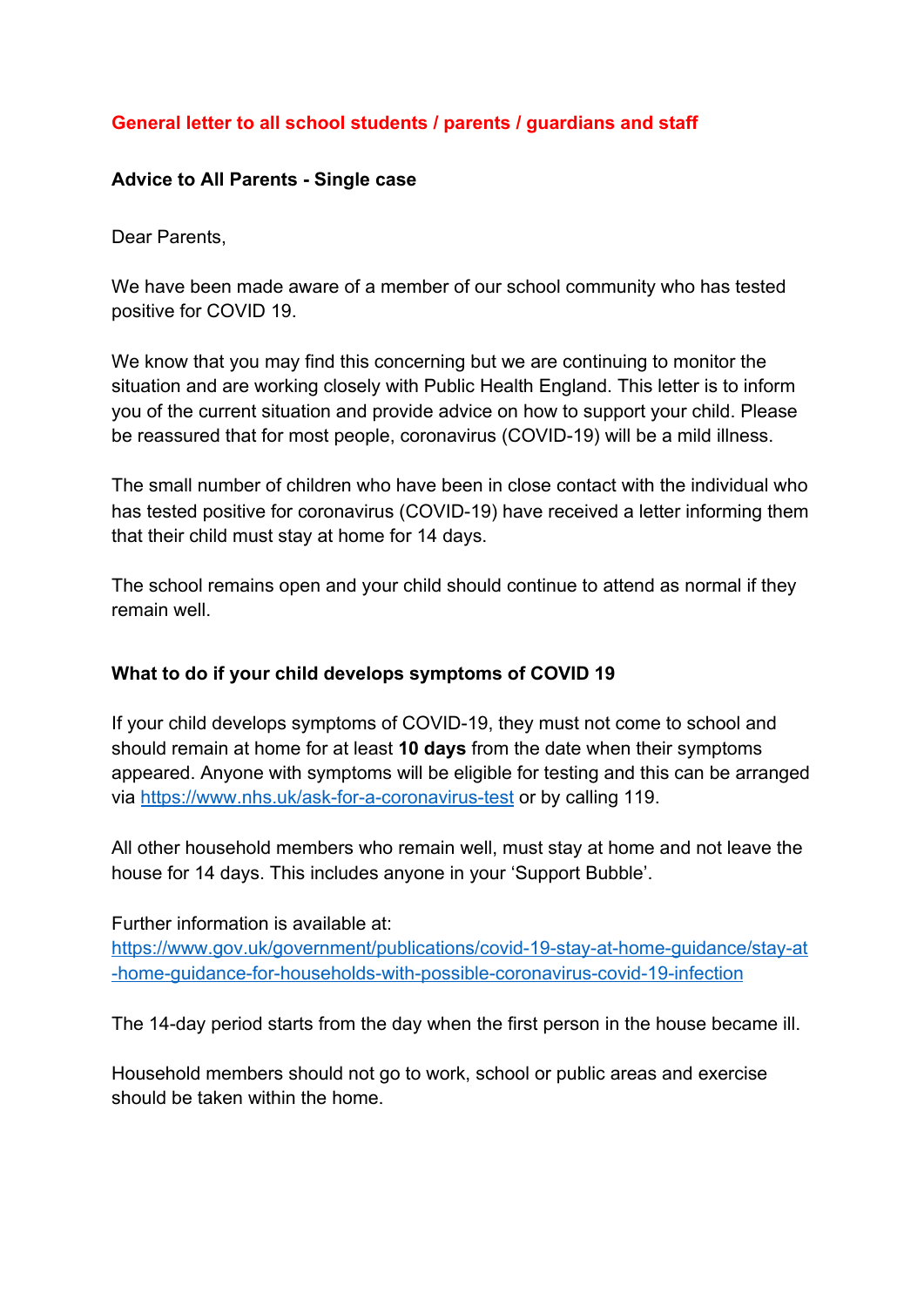If you require help with buying groceries, other shopping or picking up medication, or walking a dog, you should ask friends or family. Alternatively, you can order your shopping online and medication by phone or online.

Household members staying at home for 14 days will greatly reduce the overall amount of infection the household could pass on to others in the community

If you are able, move any vulnerable individuals (such as the elderly and those with underlying health conditions) out of your home, to stay with friends or family for the duration of the home isolation period.

# **Symptoms**

The most common symptoms of coronavirus (COVID-19) are recent onset of:

- a new continuous cough
- a high temperature
- a loss of, or change in, your normal sense of taste or smell (anosmia)

### **For most people, coronavirus (COVID-19) will be a mild illness.**

If your child does develop symptoms, you can seek advice from the nhs.uk website at

[https://www.nhs.uk/conditions/coronavirus-covid-19/check-if-you-have-coronavirus-s](https://www.nhs.uk/conditions/coronavirus-covid-19/check-if-you-have-coronavirus-symptoms/) [ymptoms/](https://www.nhs.uk/conditions/coronavirus-covid-19/check-if-you-have-coronavirus-symptoms/). If you are concerned about your child's symptoms, or they are worsening you can seek advice from NHS 111 at <https://111.nhs.uk/> or by phoning 111.

## **How to stop COVID-19 spreading**

There are things you can do to help reduce the risk of you and anyone you live with getting ill with COVID-19

## *Do*

- wash your hands with soap and water often do this for at least 20 seconds
- use hand sanitiser gel if soap and water are not available
- wash your hands as soon as you get home
- cover your mouth and nose with a tissue or your sleeve (not your hands) when you cough or sneeze
- put used tissues in the bin immediately and wash your hands afterwards

## **Further Information**